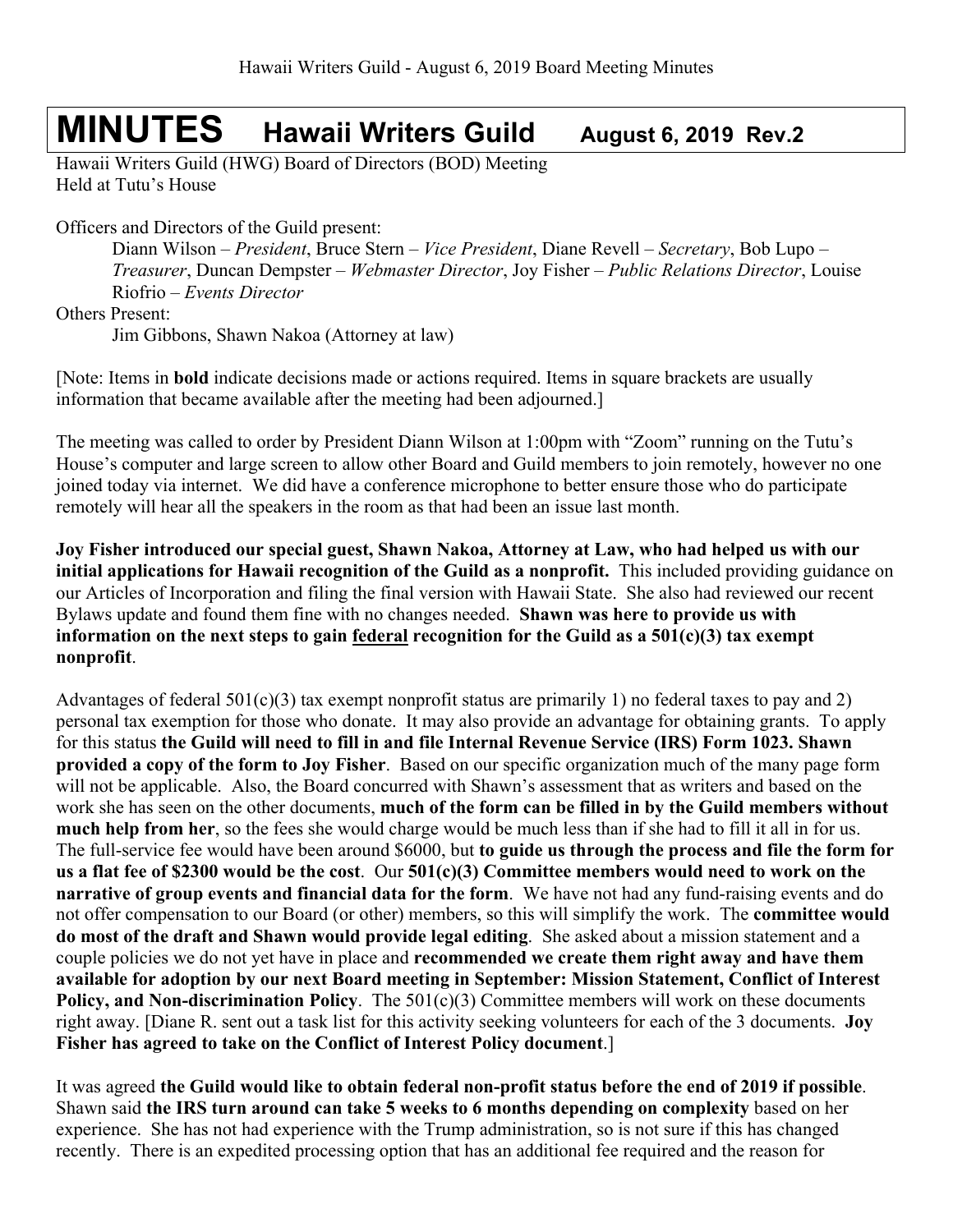requesting it to be expeditated must be compelling to qualify. We agreed we don't believe we have rationale nor want to pay the fees for that. She said if we have questions filling in the form, the folks at the IRS have always been very helpful in her experience when you call them.

**To have her file our form, she will send Joy a Form 2848 to fill-in and sign to provide her with our power of attorney**. Joy asked if Shawn could also provide a copy of **a filled in Form 1023 that was accepted by the IRS and Shawn said she would provide one to Joy for our use as an example**.

When the **IRS grants 501(c)(3) tax exempt nonprofit status**, it is communicated **via a Determination Letter** they will send. This **should be maintained by the Guild as their proof of 501(c)(3) tax exempt nonprofit status**. Hawaii Revised Statues **(HRS) Chapter 414D** – Hawaii Nonprofit Corporation Act (https://cca.hawaii.gov/breg/hrs/hrs-chapter-414d-hawaii-nonprofit-corporation-act/) **includes the duties of Board members. Shawn offered to come talk to us about this when we have obtained our federal nonprofit status**. Three main points of the duties are 1) duty of care, 2) fiduciary, and 3) loyalty to the organization. If questions on ethical issues arise, most often reference to the organization's mission statement should help resolve the issue.

**A diverse board is viewed as helpful in applying for grants**. We know we are heavy on older, retirees and may want to consider options to improve on our age balance. A student discount membership perhaps with recruitment in high school and college journalism classes could be considered as suggested by Louise. To accommodate younger school or working members on the Board may require changing meeting times. We are diverse on gender and have some ethnic diversity in our membership though less so on the Board.

**To summarize Shawn said we should work through the Form 1023 and leave blank issues we find, then when done, consult with Shawn on the questions that have come up. At this point Shawn left the meeting (1:30pm).**

The Secretary, Diane Revell, requested the **July 2nd Board meeting minutes be moved to be approved and the meeting minutes were approved** unanimously. The minutes **will be posted to the Guild's website** in an archive location for minutes. When this is done by the Webmaster, **the Secretary will send an e-mail to all members with the link**.

Since our prior Board meeting, **Diane R. collected the remaining signatures needed of the Board members who were not there at the time to sign off our revised, adopted Bylaws**.

Diane indicated that there had been **no change in the membership total count since our July Board meeting**; currently **56 active members. We also have 2 pending members**. Dues are still pending as of February 19th (Steven Donovan) and one other pending member who was accepted May  $10<sup>th</sup>$  (Janet Oakley). We also have **four members with delinquent dues in suspension territory (2 to 3 months delinquent), one less than last month**. One of our Board members, Bryan Furer, had paid online via PayPal, but wasn't sure if it had gone through. Diane had confirmed with him the prior day that Bob Lupo had received Bryan's payment.

**Diane had brought a conference microphone she donated for use with our Zoom remote meeting access**. No one logged in remotely, so we weren't able to test its effectiveness today. Diane wanted to know if the Board felt we should donate the mic to Tutu's House (kept there, but still available for our use) or to keep it with the Guild and just bring it to each meeting. **It was decided to keep the mic with the Guild**.

**Treasurer**, **Bob Lupo, provided the HWG Treasurer's Log, June 28 to July 31, 2019 with current bank balance and recent income/expenditures (Attachment 1)**. This included the payment of dues via PayPal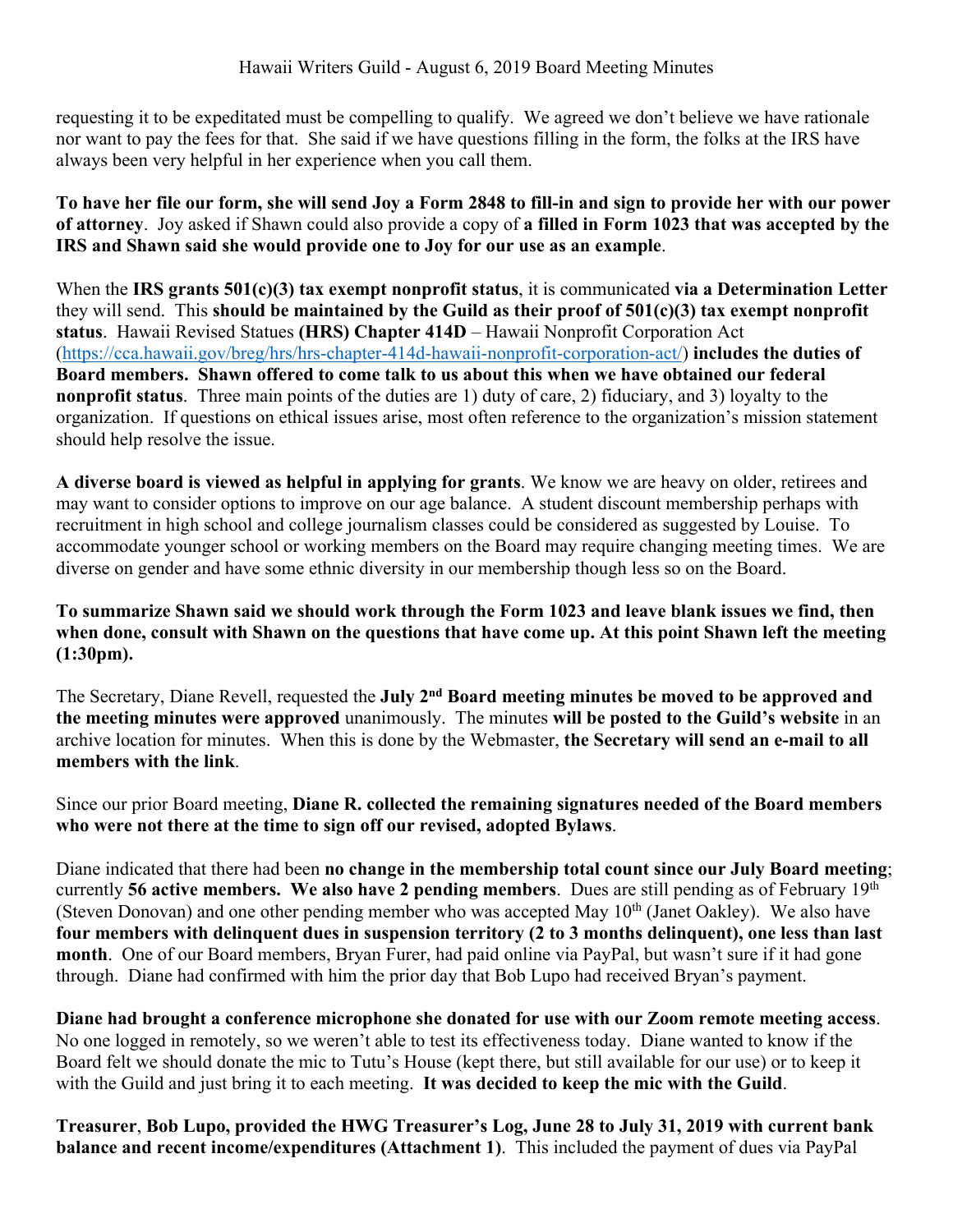#### Hawaii Writers Guild - August 6, 2019 Board Meeting Minutes

owed by three members, payment for a t-shirt, and the expenses to cover the June pop-up bookstore events at the Waimea Farmers Market (Pukalani Stables area) as well as the monthly bank fee for our checking account. This left **our bank balance at \$2,680.29 with \$1600 of that reserved for work to make us an official 501(c)(3) qualified charity, so \$1,080.29 for Guild operations**. However, Bob now had two more dues checks to deposit, plus one cash payment from Jim Gibbons for dues and payment for another \$10 t-shirt, and an outgoing check to reimburse Louise for the two most recent pop-up bookstore events in July. **These will show up in the treasurer's log for August**.

Bob previously raised the issue that the PayPal fee when folks pay by that means shorts the Guild by \$0.04 each time. **Duncan** said PayPal adjusted the amount of their fee a few months ago for those who pay using PayPal via our website so he **would change the amount to make the Guild portion come out as \$40** after the PayPal fee is subtracted. [**Duncan completed this on August 11th**.]

#### Committee Reports:

**Duncan, our Webmaster has checked with Jada Rufo to have her try out the blog as a chat option on our Guild website, but he has not seen much action on her part, so this is not moving along at this time**. Jada was going to be the moderator for the chat group. The current plan to use Weebly for this use is a concern for Duncan as the application does not give him the option to route incoming messages to another moderator; all messages are routed to him. So, if we decide to pursue this we may need a better application to do this (had planned to use a Google Group option until their pricing structure changed and made it too expensive).

**Duncan did update the member books page** of the Guild's website. He **might have missed Bruce Stern's book, so will check and add it in if needed**.

There was a pending request to the Guild via our website that Duncan passed to the Board for a reply but did not receive one. **A mother on Oahu was looking for someone to mentor her 11-year old son on short story writing**. It was suggested the request be forwarded to Sabrina Ito, one of our members on Oahu, to see if she would like to respond to the request. [**Duncan forwarded the request to Sabrina via e-mail for her to respond to or not as she saw fit.**]

**The Public Relations Director, Joy Fisher**, **reported Louise Riofrio's workshop** presentation on marketing of one's publications called **"Telling Your Story: Bringing a Book to the World" at Tutu's House on July 25th had about 14 in attendance and it went well**. **This evening at 6pm at Kona Stories Bookstore's Words and Wine event one of those reading from their book will be our member Donna Beumler**. The next **Writers Voices in Waimea is the following day, August 7th, with readings by four of our members:**  Virginia Fortner, Jada Tan Rufo, Steven Foster and Bob Lupo. Joy passed out flyers for the event. The **next**  Writers Voices event will be on October 2<sup>nd</sup>. Joy will be away, but one of our members volunteered to be **emcee on her behalf, Carol McMillan**. Carol lives in Bellingham, WA, but will be moving to Waimea.

**Joy provided an overview of the third meeting of the committee to establish an on-line Literary Review**. The **more detailed minutes** of the meeting were previously provided to the Board by the chair of the committee, Laura Burkhart, and are **provided as Attachment 2 to these minutes**. The next meeting of the committee will be on August  $9<sup>th</sup>$ . A previous concern that a person would need to be found to act as webmaster for a new application for the Literary Review was resolved at the meeting after Duncan was able to provide a suitable mock-up using our existing website application, Weebly. Submissions for the first issue will be accepted from September 1 through November 30. The publication is still targeted for Spring of 2020.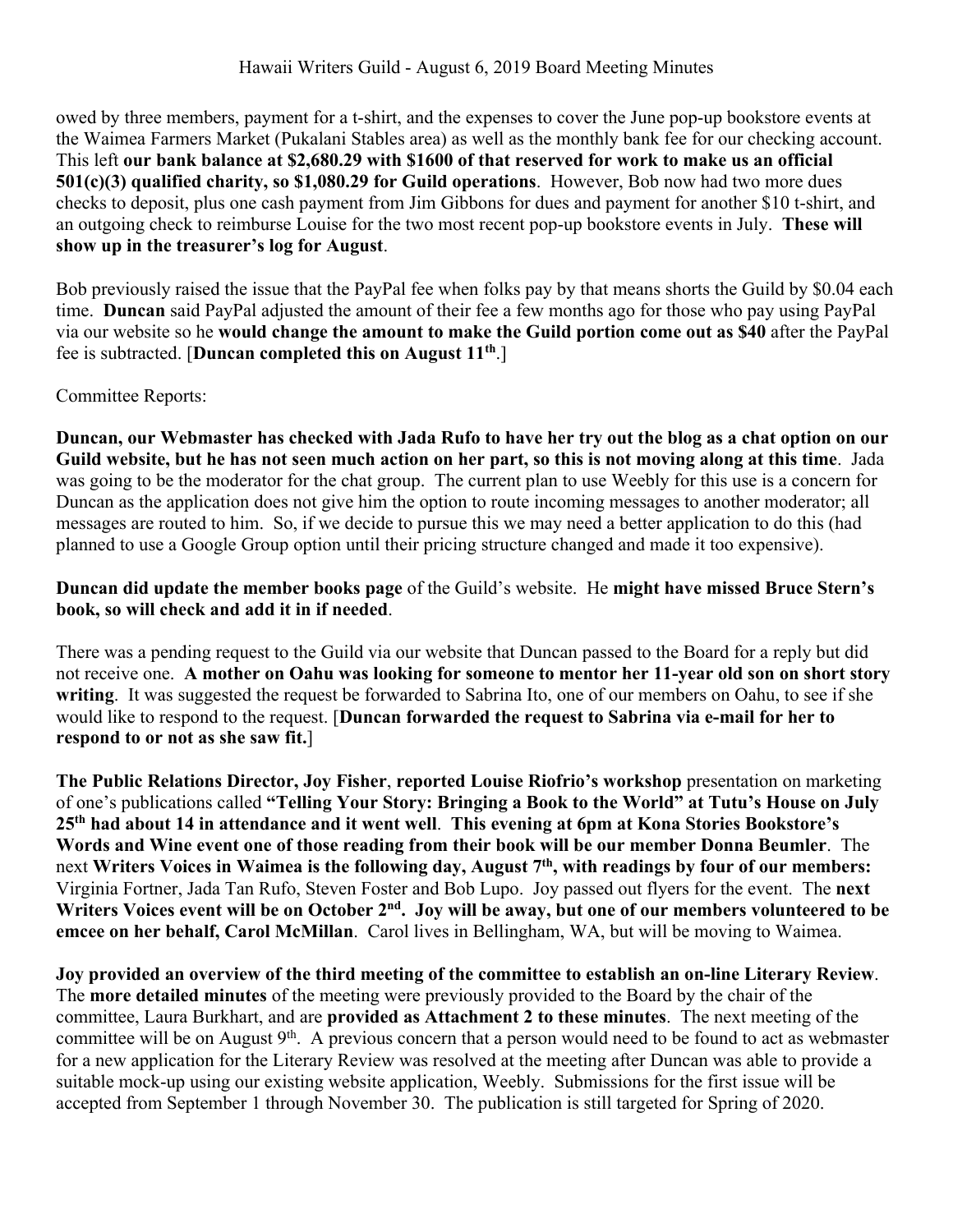We still have the **ad on our HWG website for a volunteer newsletter editor, but no takers to date**. Joy felt the newsletter would provide more communications with the full membership, it could include reviews of published works by our members and other activities that might be of interest to the members. The ad is at the top of the Guild News page of the HWG website: https://www.hawaiiwritersguild.com/guild-news.html

**Louise Riofrio, Events Director,** reported on recent and upcoming events. **The most recent pop-up bookstores** were held on July 6<sup>th</sup> and July 20<sup>th</sup>. She provided Bob Lupo with the receipts for the cost of the table per pop-up event at the stables which is \$30/event. He wrote a check today to reimburse. **The Christmas in July event in Kailua-Kona** went well**.** Each member who attended sold at least one book or more. For all these events it would be great to have more author participation. The **next pop-up bookstore will be held on August 17th and the table will be staffed between 7:30am – 1:00pm**. Besides the pop-up bookstore events, the next major event will be **Christmas Treasurers and More that will be at the Marriott King Kamehameha Kona Beach Hotel on November 16th**. [There is **also a Hilton Waikoloa Ohana Craft Festival Nov. 30- Dec. 1 we may want to consider.**]

Diane mentioned the **Guild had considered venues besides Anna Ranch for the Guild's January annual meeting but would need to plan earlier (probably by late October) to reserve a place**. Louise was concerned about getting the annual meeting lined up. A couple of us **suggested she reach out to Cece Johansen for advice as Cece did the major planning for the meeting in the past**. Also, Joy mentioned **Amara Cudney in the past had expressed interest in helping to arrange the foods for the event and might still be interested** in helping with that.

**Eila, Director for North Kohala**, was unable to attend. **The next public reading at the North Kohala Library is scheduled for September 23 from 6:00pm-8:00pm** and she has sent out a request for readers recently and plans to also have pop-up poets participate as she did at the previous one in North Kohala Library.

**Bryan Furer, Director for Volcano**, was not able to attend the meeting. Bryan is active in that area of the island and the next Volcano Writers meeting will be held on August 19<sup>th</sup>. Diane Revell had attended the August  $5<sup>th</sup>$  Volcano Writers meeting. She reported they are working on an anthology of their group's writings that they hope to have ready to self-publish at the end of 2019. **Those at the meeting expressed appreciation to Diane for the work the Guild does and for those members who have participated with their group in the past at their public readings**.

Bruce Stern, Vice President, did not have any issues to raise.

Our President, Diann W. said the workshop by Susanna Moore will be held on August 26<sup>th</sup> from 6:00pm to 8:00pm at the North Kohala Library. **The workshop subject will be on how to critique writing**. Samples for criticism will be made available at the library ahead of time so attendees to the workshop can try their hand at critiquing the samples and bringing them to the class. It was suggested it would be good to have the samples online and providing a link for participants to print out the samples ahead of class without making an extra trip to the library. **If Diann can provide the PDF of the samples to Duncan and Joy they could make the link available to our members**. [Links to the texts to be critiqued at the August 26 workshop have now been added to the story about the workshop on our Events Calendar page, at the bottom of the write-up below the calendar: https://www.hawaiiwritersguild.com/events-calendar.html.] The two members who offered up writing samples for critique were Donna Beumler and Michael Foley.

**Diann took on the updating of the current trifold for the Guild and it is in work.** She said it was a bear to update in part as the only copy for editing was not readily modifiable. She had provided the update to the Board members for comment via e-mail recently, but it became clear the Word file was formatted differently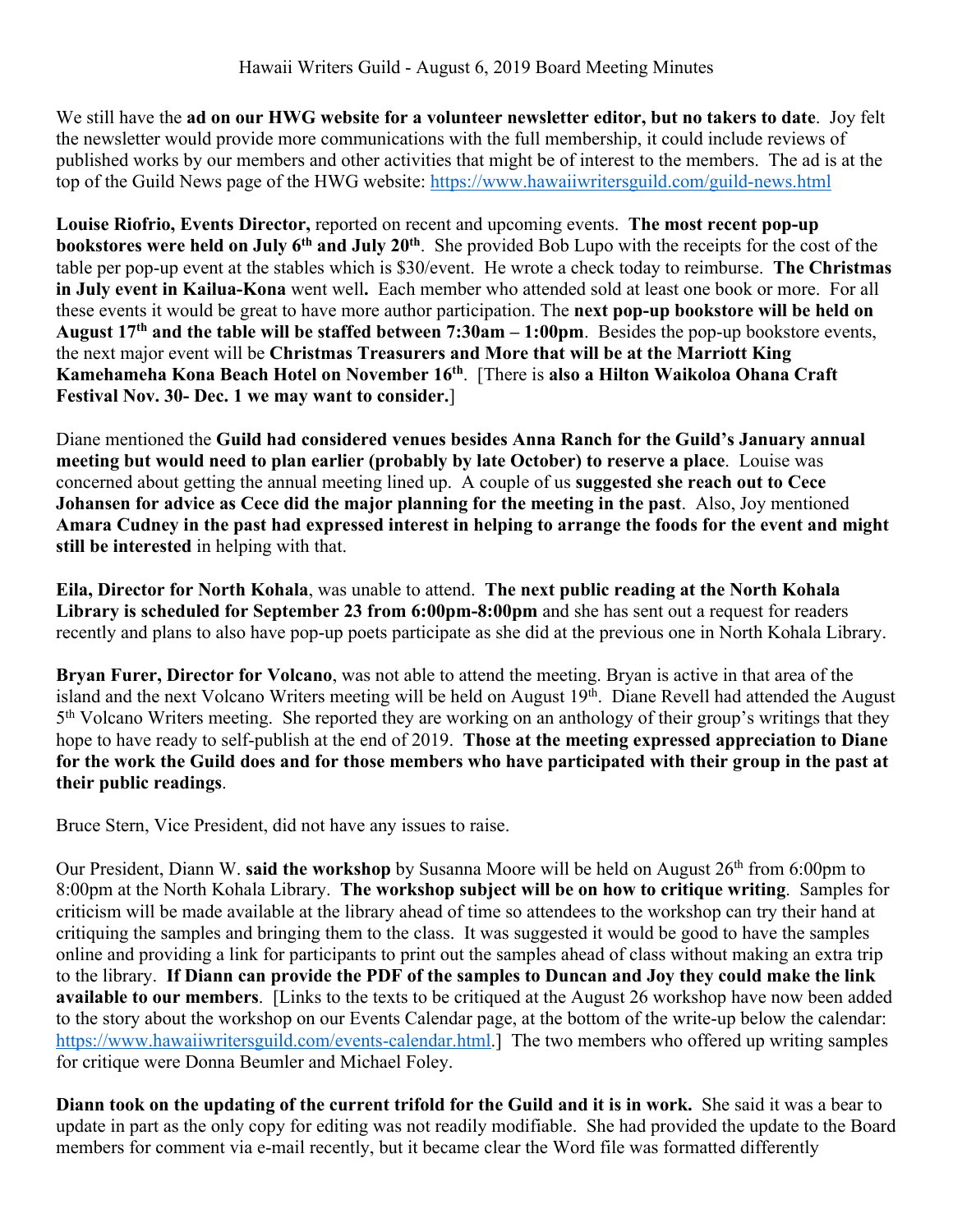depending on the receivers Word or other application settings. Sending out a PDF version was suggested once the non-format related comments were incorporated. The master copies will then be provided to the Secretary for use in future updates.

The **next regular Board meeting date** was set for **Tuesday, September 3rd** at 1:00pm-2:45pm at Tutu's House. Diann W. will try to participate remotely, buf if that doesn't work out, Bruce will chair the meeting.

The meeting was adjourned at 2:28pm.

Respectfully submitted, Diane Revell, Secretary

Announcements:

- The **next regular Board meeting time and place: Tuesday, September 3rd at 1:00pm – 2:45pm at Tutu's House** at 64-1032 Mamalahoa Hwy # 305, Waimea, HI 96743. Attendance via internet will be offered.
- **Requests for items to be added to the agenda for the next regular Board meeting** should be **sent to the President Diann Wilson and Secretary Diane Revell at their e-mail addresses** (island.diann@gmail.com and diane.b.revell@gmail.com) 10-days prior to the next meeting, so **by August 24th**. The **agenda will be e-mailed August 29th**, five days prior to the meeting.
- Parking Lot:
	- **a. Setup the HWG Chat moderated blog via our website for all members to post comments** for an exchange of ideas. Duncan checked with Jada Rufo who is a willing moderator. Duncan completed his website update work and is waiting for Jada to proceed to make it active for the membership **Who:** Duncan Dempster/Jada Rufo **Due Date:** Jada agreed she plans to moderate this blog/chat and initiate first entry. Need to send notice to members when Jada has her first post up, before September 3rd Board meeting.
	- **b. Create documents for adoption at next Board meeting needed for our 501(c)(3) application. 1) Mission Statement, 2) Conflict of Interest Policy, 3) Non-discrimination Policy. Who:** 1) ?, 2) Joy Fisher 3) ? **Due Date:** Prior to September 3rd Board Meeting to send to Board to review.

Attachment 1: HWG Treasurer's Log, June 28, 2019 to July 31, 2019 Attachment 2: Coordinating Meeting HWG Literary Review Minutes for July 24, 2019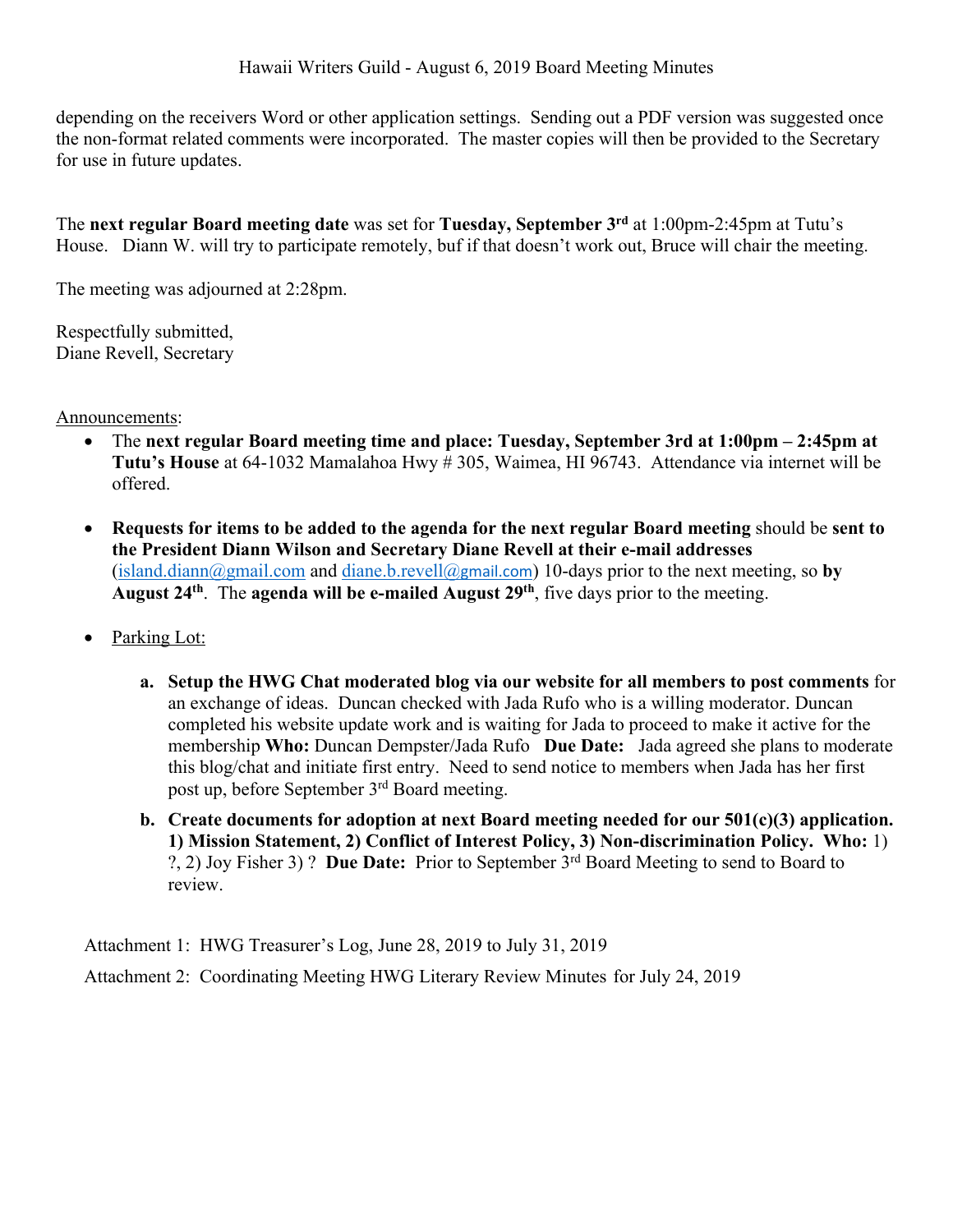# **Hawaii Writers Guild Treasurer's Log for July, 2019**

| American Savings Bank Balance as of 6/28/2019  | \$2,625.41  |
|------------------------------------------------|-------------|
| <b>July Inflows</b>                            |             |
| Bruce Stern Dues Received (Pay Pal*) 7/5/19    | 39.96       |
| Bryan Furer Dues Received (Pay Pal*) 7/17/19   | 39.96       |
| Donna Beumler Dues Received (Pay Pal*) 7/22/19 | 39.96       |
| <b>July Outflows</b>                           |             |
| Pop-Up Expense Debited                         |             |
| 7/3/19                                         | $-60.00$    |
| ASB Monthly Service Fee Debited 7/31/19        | $-5.00$     |
| Total ASB Operating Balance as of 7/31/19      | \$2,680.29  |
| ASB Net Oerating Balance as of 7/31/19         |             |
| Total ASB Operating Balance as of 7/31/19      | \$2,680.29  |
| Less 501-c-3 Reserve Fund as of 7/31/19        | $-1,600.00$ |
| ASB Net Operating Balance as of 7/31/19        | \$1,080.29  |

*Note* \*: PayPal change in fee caused \$0.04 less for each dues paid via PayPal after 5/15/2019. Check with Duncan Dempster on means to correct issue. He plans to try to adjust it.